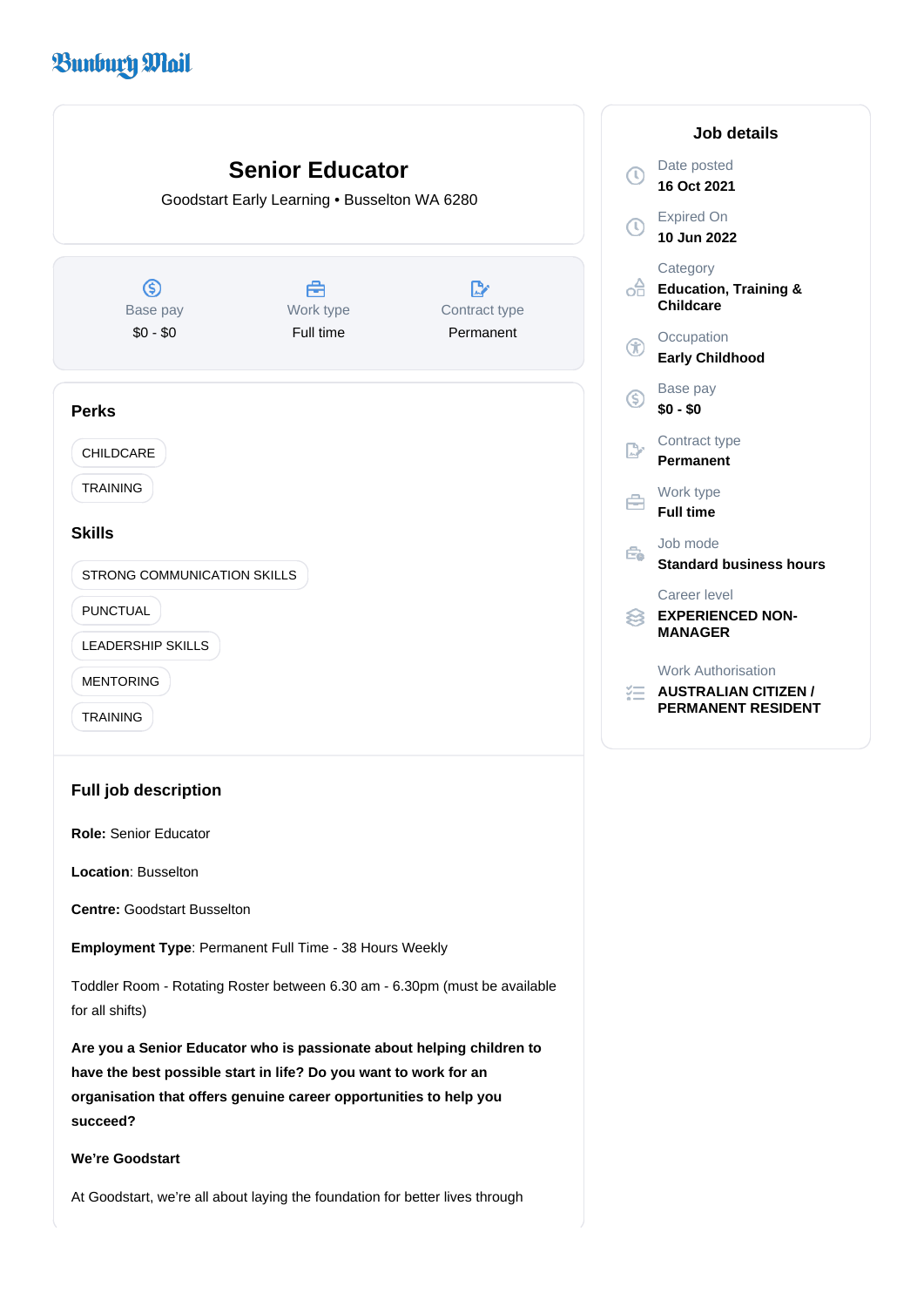amazing early learning experiences, and we know that we can't do that without great people!

From our Centre Directors to Centre Teams, we work together to make a real difference for children in those crucial early years.

Safety, health and wellbeing are more than just words to us, they are a personal commitment and a promise we make to our children, our families and each other every day.

We're Goodstart – a not-for-profit with a vision for Australia's children to have the best possible start in life.

### **Our Centre**

- Goodstart Busselton
- Our outdoor environment has a wonderful balance of natural and manmade elements for the children to explore and learn about sustainability.
- Highly trained and experienced educators working together as a team to ensure the best outcomes for our children.
- Excursions and Community Engagements are strong in the Centre
- Key Educator Practices
- Friendly, Supportive and Long Standing Team

## **Your Impact**

As a Senior Educator at Goodstart Busselton, your responsibilities include leading and mentoring your room Team to develop and deliver high quality and inclusive play based educational programs aligning with the Early Years Learning Framework and National Quality Standards. Working alongside our friendly and supportive Centre Leadership Team you observe, review and continuously improve the educational programs on offer to children ensuring the best outcomes.

## **You'll help achieve this by**

- Holding a Diploma in Early Childhood Education (ACECQA recognised qualifications)
- Having a Strong knowledge of the Early Years Learning Framework and National Quality Standards
- Demonstrating exceptional knowledge of safety and wellbeing
- Being a passionate educator who is driven by a desire to provide quality learning experiences
- Evidencing experience in a Senior Educator role/Leadership Skills
- Planning and implementing innovative and high-quality educational programs for each individual child
- Leading, mentoring and supporting a team of passionate Educators within your room

#### **Why choose Goodstart?**